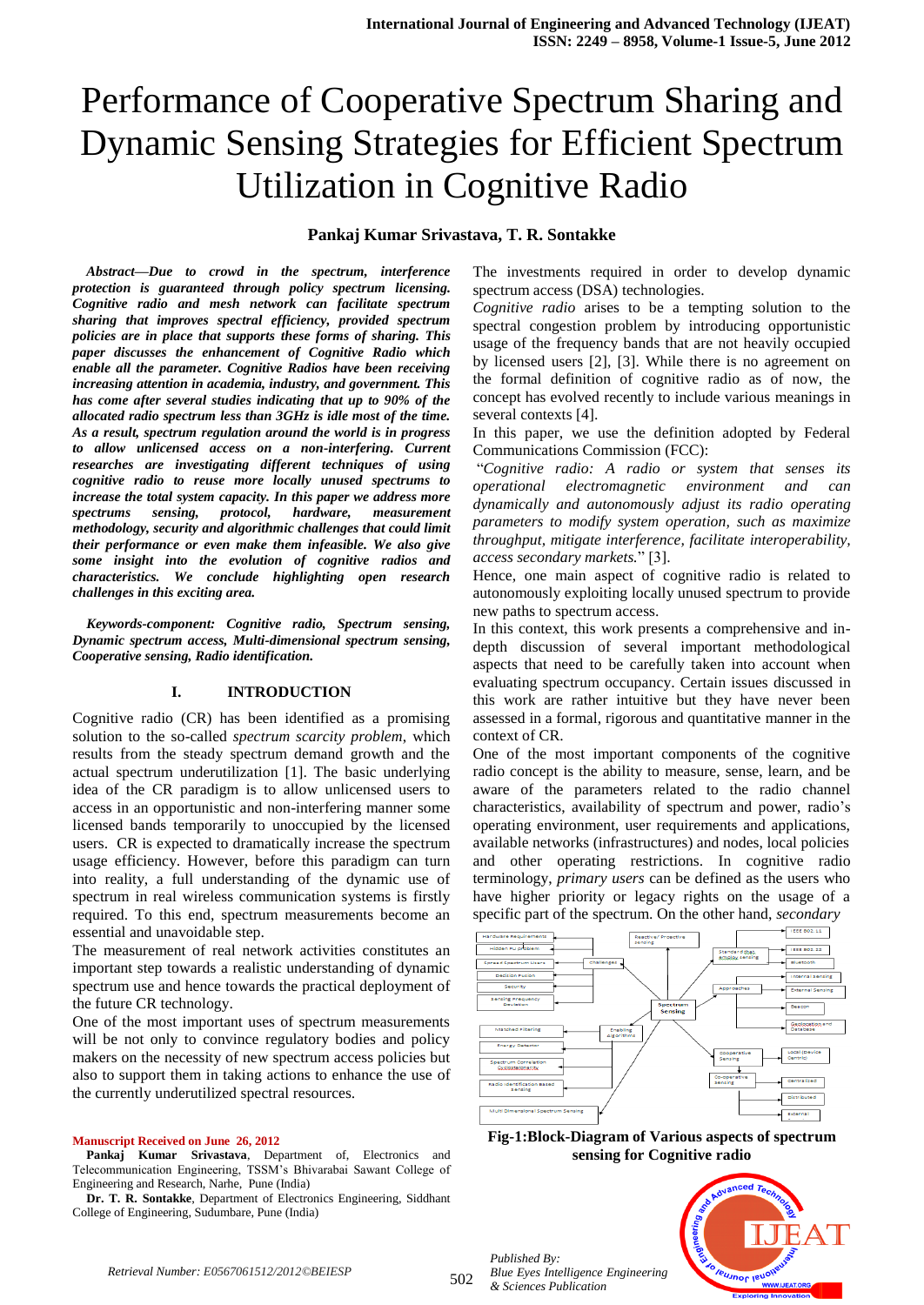*users*, which have lower priority, exploit this spectrum in such a way that they do not cause interference to primary users. Therefore, secondary users need to have cognitive radio capabilities, such as sensing the spectrum reliably to check whether it is being used by a primary user and to change the radio parameters to exploit the unused part of the spectrum.

When cognitive radio is considered, it is a more general term that involves obtaining the spectrum usage characteristics across multiple dimensions such as time, space, frequency, and code. It also involves determining what types of signals are occupying the spectrum including the modulation, waveform, bandwidth, carrier frequency, *etc.*. However, this requires more powerful signal analysis techniques with additional computational complexity.

Recently developed wireless standards have started to include cognitive features. Even though it is difficult to expect a wireless standard that is based on wideband spectrum sensing and opportunistic exploitation of the spectrum, the trend is in this direction. In this section, wireless technologies that require some sort of spectrum sensing for adaptation or for dynamic frequency access (DFA) are discussed. However, the spectrum knowledge can be used to initiate advanced receiver algorithms as well as adaptive interference cancellation [5].

# **II. MEASUREMENT SETUP**

Many factors need to be considered when defining a strategy to meet a particular spectrum measurement need. As detailed in Reference [6], there are some basic dimensions that every spectrum measurement strategy should clearly specify: *frequency* (frequency span and frequency points to be measured), location (measurement site selection), *direction* (antenna pointing angle), *polarization* (receiving antenna polarization) and *time* (sampling rate and measurement period). The measurement setup employed in the evaluation of spectrum occupancy should be designed taking into account the previous factors since they play a key role in the accuracy of the obtained results. The measurement setup should be able to detect, over a wide range of frequencies, a large number of transmitters of the most diverse nature, from narrow- to wide-band systems and from weak signals received near the noise floor to strong signals that may overload the receiving system. Depending on the purposes of the study, different configurations have been used in previous spectrum measurements ranging from simple setups with a single antenna directly connected to a spectrum analyzer [7] to more sophisticated and complex designs [8,9]. Different configurations between both extreme points may determine various tradeoffs between complexity and measurement capabilities. Our study is based on a spectrum analyzer setup where different external devices have been added in order to improve the detection capabilities of the system and hence obtain more accurate and reliable results (a simplified scheme is shown in Figure 1). The design is composed of two broadband discone-type antennas that cover the frequency range from 75 to 7075 MHz, a single-pole double-throw (SPDT) switch to select the desired antenna, several filters to remove undesired signals, a low-noise pre-amplifier to enhance the overall sensitivity and thus the ability to detect weak signals, and a high-performance spectrum analyzer to record the spectral activity. These components are discussed in the following.

When covering small frequency ranges or specific licensed bands a single antenna may suffice. However, in broadband spectrum measurements from a few mega hertz's up to several gigahertz's, two or more broadband antennas are required in order to cover the whole frequency range. Most of spectrum measurement campaigns have been based on Omni-directional measurements in order to detect licensed signals coming from any directions. To this end, Omnidirectional vertically polarized antennas have been the most common choice. Our antenna system comprises two broadband discone-type antennas, which are wideband antennas with vertical polarization and Omni-directional receiving pattern in the horizontal plane. Even though some transmitters are horizontally polarized, they usually are high-power stations, such as e.g. TV stations, that can be detected even with vertically polarized antennas. The exceptionally wideband coverage (allowing a reduced number of antennas in broadband spectrum studies) and the Omni-directional feature (allowing the detection of licensed signals coming from any directions) make discone antennas an attractive alternative in radio scanning and monitoring applications, and have been a preferred option for many past spectrum occupancy measurement studies. In studies where the direction of the incoming signal needs to be resolved, it is possible to use multiple antenna arrays along with beam forming techniques in order to selectively receive or suppress (filter) signals in the angular domain.





Directive antennas (e.g. log-periodic antennas) may also be used to this end as well as in order to improve the system's sensitivity at the cost of an increased complexity in the measurement procedures. For example, if a directive antenna with *α*-degree beam width is used in order to provide an additional *G*-dB gain with respect to an Omnidirectional antenna, it would be necessary to repeat the measurements  $N = (360/\alpha)$  times in order to cover the entire 360-degree range of azimuths. An alternative option to obtain additional gain is the use of amplification. Most spectrum analyzers include built-in high-gain pre-amplifiers. Nevertheless, in some measurement conditions there may be high losses between the antenna port and the spectrum analyzer. In this case a better option to improve the system's noise figure is to place a low-noise pre-amplifier right after the antenna system, as show in Figure 1. This amplifier will compensate for device and cable losses and increase the system's sensitivity. It is worth noting that choosing an amplifier with the highest possible gain not always is the best option in broadband spectrum surveys, where very different signal levels may be present. The existing trade-off between sensitivity and dynamic range must be taken into account. Thus, the correct pre-amplifier has to be chosen based on the specific measurement needs.



503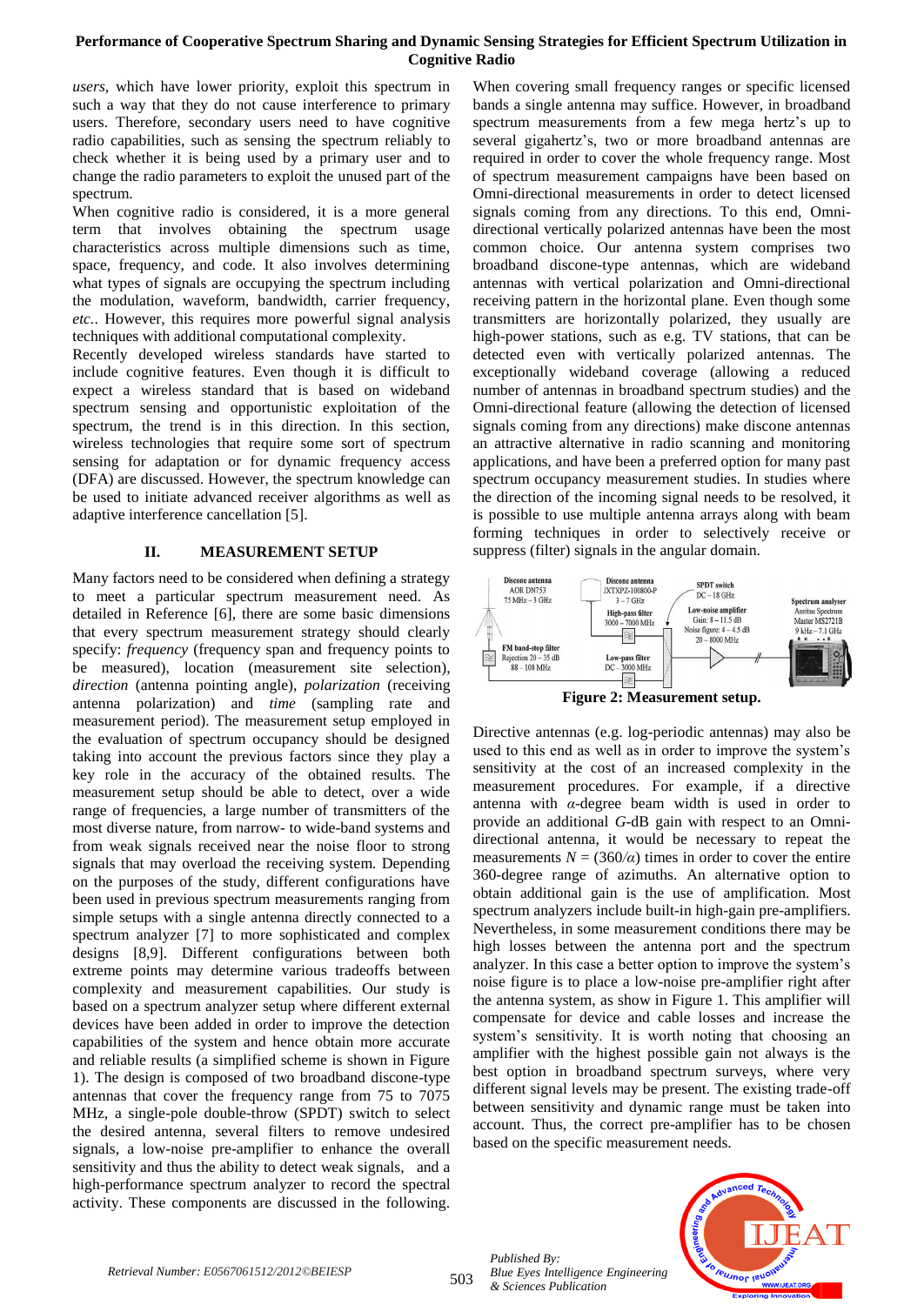If we wish absolutely the best sensitivity and are not concerned about measurement range, we would choose a high-gain, low-noise pre-amplifier. If the maximum input level is exceeded, some spurs might arise above the system's noise floor and be detected as *signals* in truly unoccupied bands, thus resulting in inaccurate results and erroneous conclusions about the spectral occupancy. As shown in Figure 1, the use of band stop filters to remove undesired overloading signals, such as those coming from FM audio broadcast stations, as well as low/high-pass filters to remove out-of-band components, which might create harmonics or inter modulation products, can be very helpful in satisfying the SFDR criterion without any loss in sensitivity at other frequencies.

#### **III. FREQUENCY DIVISION**

When the measurement equipment is designed, the next required step is to decide the frequency blocks (frequency spans) to be measured. This task basically consists in dividing the entire frequency range under study into smaller frequency blocks/spans over which measurements are performed individually. This is necessary, especially in broadband measurement campaigns, because measuring the whole frequency range under study as a single measurement block would result in an extremely poor frequency resolution and hence in a very coarse spectrum occupancy estimation.

However, when little is known about the spectrum bands to be measured and their spectral activity, a more reasonable approach is to follow a two-stage measurement procedure as performed in References [10,11]. In the first stage, the whole frequency range is divided into relatively large frequency blocks/spans.

The measurement of such wide frequency blocks enables obtaining a first picture of spectrum occupancy very quickly since only a few frequency blocks need to be measured. This information may be useful to determine which spectrum bands are subject to higher activity levels and are therefore worthy of a more detailed study. Based on this first impression and following the local spectrum allocations, the entire frequency range can then be divided into smaller blocks/spans in such a way that higher frequency resolutions are obtained in those bands where some spectral activity is detected and/or the transmitted signals' bandwidth is narrower [11]. The relation between the transmitted signal's bandwidth and the frequency resolution is an important aspect to be accounted for that, unfortunately, has received little attention in previous spectrum measurement campaigns. For a given number of measured frequency points per block/span, the frequency bin size (i.e. the separation between two consecutively measured frequency points) increases with the frequency span. In general, higher frequency bins tend to result in higher spectrum occupancy rates, for the Digital Cellular System (DCS) and the Universal Mobile Telecommunications System (UMTS) downlink bands. However, the exact behavior in both cases is different. In the case of DCS 1800, for frequency bins lower than the bandwidth of the transmitted DCS signal (200 kHz), the average duty cycles (45.16 and 58.91%) indicate that the band is subject to moderate usage levels. For a frequency bin of 1 MHz, which is quite greater than the signal bandwidth, the obtained duty cycle of 84.68%

incorrectly concludes that the same band experiences a high level of utilization.

#### **IV. TIME DIVISION**

The time dimension of spectrum measurements is mainly defined by two parameters, namely the sampling rate, i.e. the rate at which PSD samples are captured, and the measurement period. While the former is constrained (and in some cases automatically adjusted) by the measurement device, the latter can be easily controlled. The measurement period depends on the trade-off between the overall time required to complete the measurement campaign and the particular objectives of the measurement study. Some previous studies have been aimed at identifying spectrum usage patterns over long periods and understanding any potential seasonality in the visible spectrum usage. For such kind of studies, long-term measurement campaigns with measurement periods of several years have been suggested [12,13]. However, from the standpoint of resource utilization, a short-term evaluation and characterization of spectrum usage is frequently more interesting since in practice it has an important impact on the behavior and performance of a DSA/CR network. In such a case, longterm measurements are not necessary. Although the employed measurement periods can be drastically shortened, a minimum number of PSD samples is required to correctly characterize the spectral activity of the measured bands. In this context, and from a statistical viewpoint, the question is how long spectrum bands should be measured in order to obtain a representative estimate of the actual spectrum usage in such bands. . To this end, a portion of the DCS downlink band (1862.5–1875.5 MHz) was selected and measured during 24 h. The average duty cycle for each measured frequency point was computed over 1-h periods, thus obtaining the time evolution of the duty cycle for different frequencies along one day.

Although a 24-h measurement period can be regarded as adequate, it is certainly true that a relatively large number of recorded traces and thus reasonably long measurement periods are required to correctly characterize the spectral activity in allocated spectrum bands. For example, 48-h periods would provide more realistic estimates. Moreover, 7-day periods would also include the potentially different usage patterns of some spectrum bands in weekdays and weekends. A 24-h measurement period properly chosen can be considered as a reasonable trade-off between reliability of the obtained results and time required to complete the measurement campaign.

#### **V. DATA POST-PROCESSING**

One of the very first steps of data post-processing is to determine which captured PSD samples correspond to occupied and unoccupied channels. To detect whether a frequency band is used by a licensed user, different sensing methods have been proposed in the literature [14, 15]. They provide different trade-offs between required sensing time, complexity and detection capabilities.

Depending on how much information is available about the signal used by the licensed network different performances can be reached. However, in the most generic case no prior information is available.



*Retrieval Number: E0567061512/2012©BEIESP*

504

*Published By: Blue Eyes Intelligence Engineering & Sciences Publication*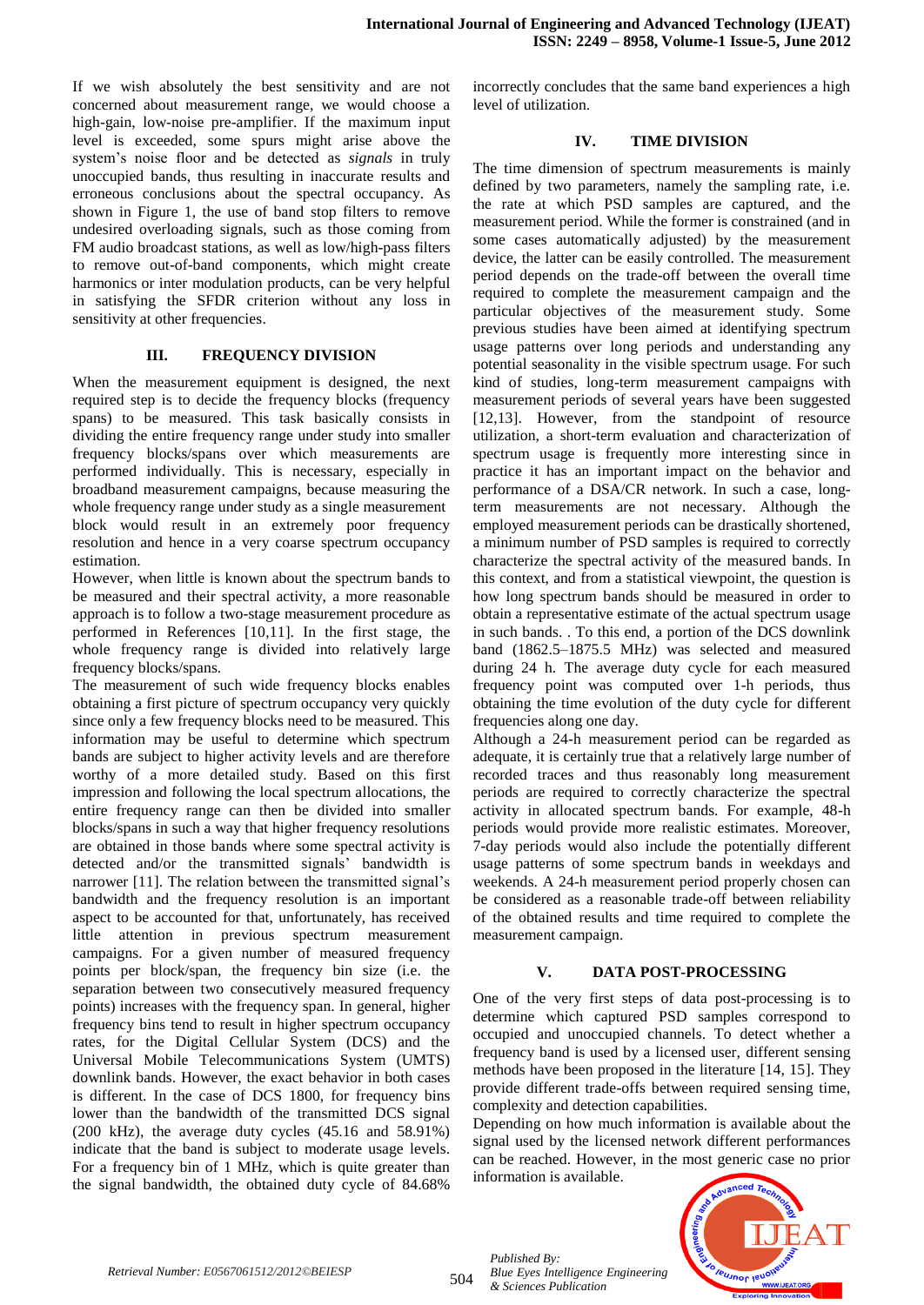If only power measurements of the spectrum utilization are available, the energy detection method is the only possibility left. Due to its simplicity and relevance to the processing of power measurements, energy detection has been a preferred approach for many past spectrum studies. Energy detection compares the received signal energy in a certain frequency band to a predefined decision threshold. If the signal lies above the threshold the band is declared to be occupied by the licensed system. Otherwise the band is supposed to be idle. Therefore, the measured PSD samples need to be compared to a threshold in order to determine whether they correspond to occupied channels or not. The decision threshold is a critical parameter in data post processing since its value severely impacts the obtained occupancy statistics. High decision thresholds may result in underestimation of the actual spectrum occupancy due to the misdetection of faded signals. On the other hand, excessively low decision thresholds may result in overestimation caused by noise samples above the threshold.

There are some algorithms which is used to determine the decision threshold without any *a priori* knowledge of the noise properties. Some examples are the Otsu's algorithm [19] and the Recursive One-sided Hypothesis Testing (ROHT) algorithm proposed in Reference [20]. The main drawback of these algorithms is that they are more complex and based on some assumptions that may not hold.

Moreover, such assumptions are not necessary when noise properties can be known as it is our case. These methods are not considered in this study.

# **VI. COGNITIVE RADIO ISSUES**

A. Advance spectrum management: Cognitive radios have a great potential to improve spectrum utilization by enabling users to access the spectrum dynamically without disturbing licensed primary radios. A key challenge in operating these radios as a network is how to implement an efficient medium access control mechanism that can adaptively and efficiently allocate transmission powers and spectrum among Cognitive radios according to the surrounding environment. Most existing works address this issue via suboptimal heuristic approaches or centralized solutions [21].

B. Unlicensed spectrum usage: It is this discrepancy between FCC allocations and actual usage, which indicates that a new approach to spectrum licensing is needed [22].What is clearly needed is an approach, which provides the incentives and efficiency of unlicensed usage to other spectral bands, while accommodating the present users who have higher priority (primary users) and enabling future systems a more flexible spectrum access

C. Spectrum sharing strategies: Spectrum sharing is allocation of an unprecedented amount of spectrum that could be used for unlicensed or shared services. Opportunistic communication with interference avoidance faces a multitude of challenges in the detection of sharing in multi-user cognitive radio systems. Because of the presence of user priority (primary and secondary), they pose unique design challenges that are not faced in conventional wireless systems. A major issue in a multiple secondary user environment is sharing, a topic that has generated a lot of research interest in the recent past [23] [24]

D. Hidden node and sharing issues: Cognitive radio sensitivity should outperform primary user receivers by a large margin in order to prevent what is essentially a hidden node problem of cognitive radios to ensure cognitive radios do not interfere with each other [25].

E. Trusted access and security: With increased focus over the past few years on system security and survivability, it is important to note that distributed intelligent systems, such as cognitive radio, offer benefit in the event of attacks. Intelligence and military application require applicationspecific secure wireless systems [26] [27].

F. Complexity issue: Cognitive radio is being proposed as a future way of tackling the problem of increasingly radio spectrum. To achieve this it requires that the communications nodes themselves are intelligently capable of sensing, and dynamically selecting, the appropriate spectral resources without causing excessive interference on other users. To achieve this researchers are proposing a variety of increasingly complex methods of implementing cognitive radio, which incorporate software defined radio, dynamic spectrum management and intelligence[28][23][22][24]. The drawback of this complexity is that it is predicted that Cognitive Radio is still years away from implementation. The challenge is to understand whether such complexity is justified, and what benefits it brings to overcome the current regulatory constrained spectral assignment process. It is foreseen that it should be possible to develop reduced complexity strategies that will deliver much of the functionality of proposed systems, enabling more rapid adoption, and wider use in systems where cognitive radio is currently not being considered due to prohibitive complexity.

G. Cross-layer design: The flexibility of cognitive radios has significant implications for the design cross layer algorithms which adapt to changes in physical link quality, radio interference, radio node density, network topology or traffic demand may be expected to require an advanced control and management framework with support for cross-layer information [29][30]. Spectrum handoff and mobility management will face some new challenges which are required to do a cross-layer design, especially when required providing the necessary capabilities in terms of quality of service at the same time.

H. Hardware and software architecture: The potential for Cognitive radio is a novel efficient methodology, extension of software-defined radio, to transmit and receive information over various wireless communication devices [31]. According to the existing operators in the environment, Cognitive radio chooses the best available option based on performance for each application. The different performance measuring parameters include frequency, power, antenna, transmitter bandwidth, modulation and coding schemes etc. This means that the radio has to deal with different radio frequencies spectrum and baseband varieties at the same time, thus requiring a more robust, efficient and reconfigurable hardware and software architecture.

## **VII. COGNITIVE RADIO PROTOCOL**

The contribution of some recent studies has studied the spectral efficiency of cognitive systems with respect to classical approaches by allowing the cognitive users to transmit simultaneously with the primary users in the same frequency band.



505

*Published By:*

*& Sciences Publication* 

*Blue Eyes Intelligence Engineering*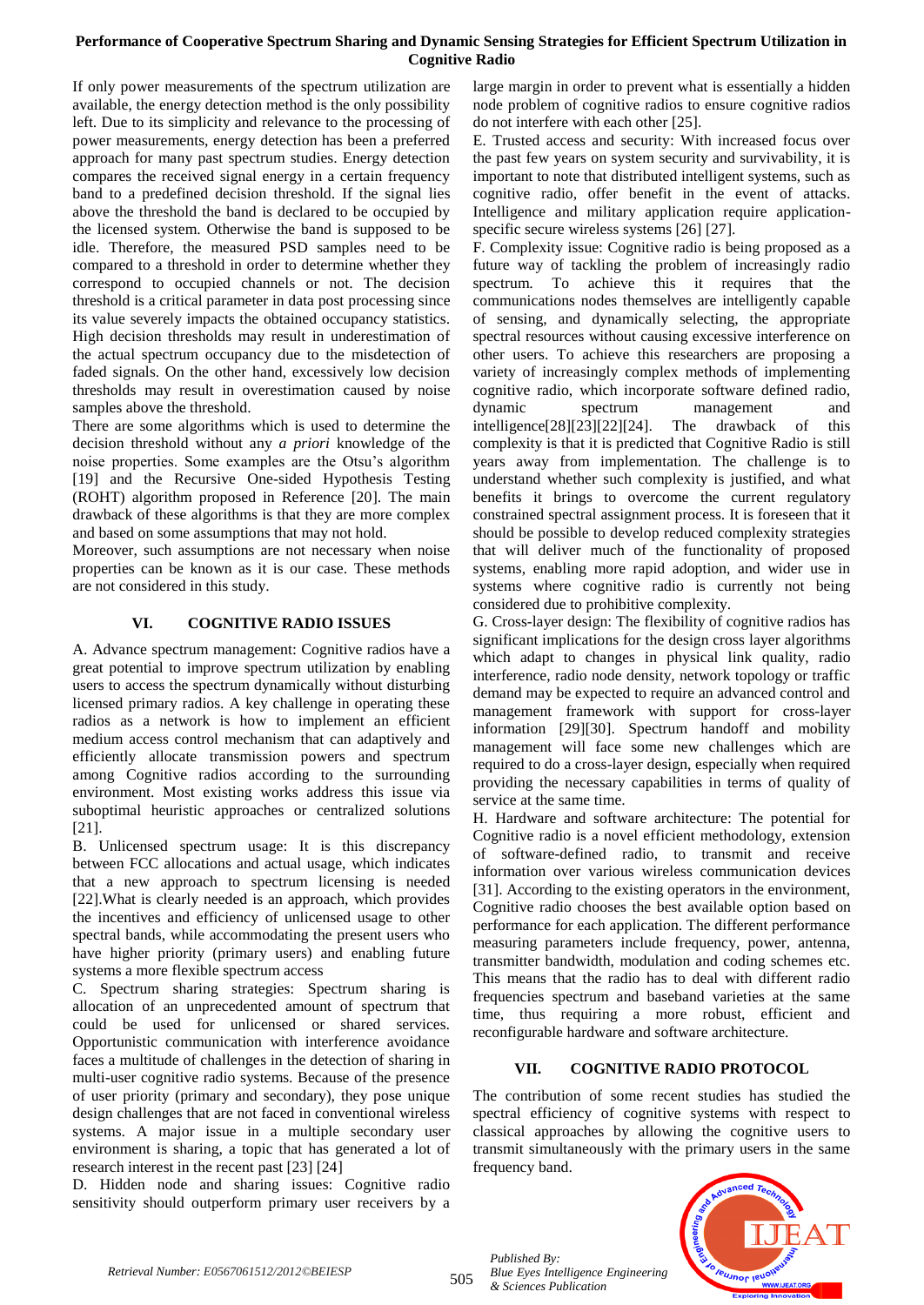

**Fig. 3: The cognitive radio channel in a wideband/multiband context with N sub-bands.**

In [32], the cognitive user is assumed to obtain an a-priori knowledge of the information that will be transmitted by the primary user. In [33], authors allow the primary and the secondary systems to cooperate and jointly design their encoder-decoder pairs. However, in practice, primary system should be unaware about the existence of the cognitive radio (unlicensed) system and operates according to the demands of the population of primary terminals. This implies that it is the role of cognitive radios to recognize their communication environment and adapt the parameters of their communication scheme to maximize the QoS for the secondary users.

Under the proposed protocol however, cognitive users listen to the wireless channel and determine, either in time or frequency, which part of the spectrum is unused. Then, they successively adapt their signal to fill detected voids in the

Spectrum domain. Each transmitter  $T_1$  for  $l = 1, ... , L$ estimates the pilot sequence of the receiver  $R_1$  in order to determine the channel gain  $h<sub>l</sub>$  (see links (1) and (3) in fig. 1). Notice here that since we are in a TDD mode, when we estimate the channel in one way, we can also know it the other way. Thus, each user l is assumed to know only his proper channel gain hl and the statistical properties of the other links.

Specifically, the primary user comes first in the system and Estimate his channel gain. Then, cognitive users come after in an asynchronous way so that they will not transmit at the same moment. The second user who comes in the system randomly, for instance in a Poisson process manner, and

estimates his channel link. Thus, within this setting, the primary user is assumed not to be aware of the cognitive users. Then, he communicates with his receiver in an ad-hoc manner while a set of cognitive radio transmitters that are able to reliably sense the spectral environment over a wide bandwidth, decide to communicate with their respective receivers only if the communication does not interfere with the primary user. Thus, under our opportunistic approach, a device transmits over a certain sub-band only when no other user does. Such an assumption is motivated by the fact that in an asynchronous context, the probability that two users decide to transmit at the same moment is negligible as the number of users is limited. The sensing algorithms for the cognitive users as well as the performance analysis of such an approach are proposed [34].

Moreover, here allocate transmit powers for each user in order to maximize his transmission rate over a total power budget constraint. In fact, when channel state information is made available at the transmitters, users know their own channel gains and thus they will adapt their transmission strategy relative to this knowledge. The corresponding optimum power allocation is the well-known water filling allocation [35] expressed by2:

$$
P_l^i = \left(\frac{1}{\gamma_0} - \frac{N_0}{|h_l^i|^2}\right)^{+}
$$
 (1)

Where 0 is the Lagrange's multiplier satisfying the average Power constraint:

$$
\frac{1}{N} \sum_{i=1}^{N} P_l^i = \overline{P};\tag{2}
$$

Without loss of generality, throughout the rest of the paper, we take  $\overline{P} = 1$ .

For clarity sake, let us take the following example with  $N = 8$ sub-bands. As shown in figure 2, the primary user is always prioritized above cognitive users by enjoying the entire band while cognitive users adapt their signal to fill detected voids with respect to their order of priority. As a first step, the primary user maximizes his rate according to his channel process. As mentioned before in expression (1), only user with a channel gain  $h^{i}$  above a certain threshold equal to  $\gamma_0$ . N<sub>0</sub> transmits on the sub-band i ( $\Psi_2$ ). User 2 senses the spectrum and decides to transmit only on sub-bands sensed idle. Thus, following his fading gains, user 2 adapts his signal to fill these voids in the spectrum domain in a complementary fashion  $(\Psi_3)$ . Similarly, user 3 will sense the remaining subbands from user 1 and user 2 and decide to transmit during the remaining voids  $(\Psi_4)$ .

#### **VIII. CONCLUSION**

The limited spectrum for dense wireless communications and inefficient spectrum utilization necessitate a new communication paradigm cognitive radio which can exploit the unutilized spectrum opportunistically. This paper presents some of the cognitive radios issues used to determine the effectiveness in wireless communication. These characteristics are crucial when applying the cognitive radios in order to determine the effectiveness and reliability of wireless networks. Spectrum management, unlicensed spectrum usage, spectrum sharing, hidden node and sharing issues, security, complexity, cross-layer design hardware and software architecture are introduced. Many researchers are currently engaged in developing the communication technologies and protocols required for cognitive radio networks .The recent and evolving research efforts have made big progress on cognitive radios both in theory and in practical implementations. Thought there are methods available in cognitive radios, none is considered to be the most reliable method in a wide ranging wireless environment, and so more research is needed along the lines introduced in this paper.